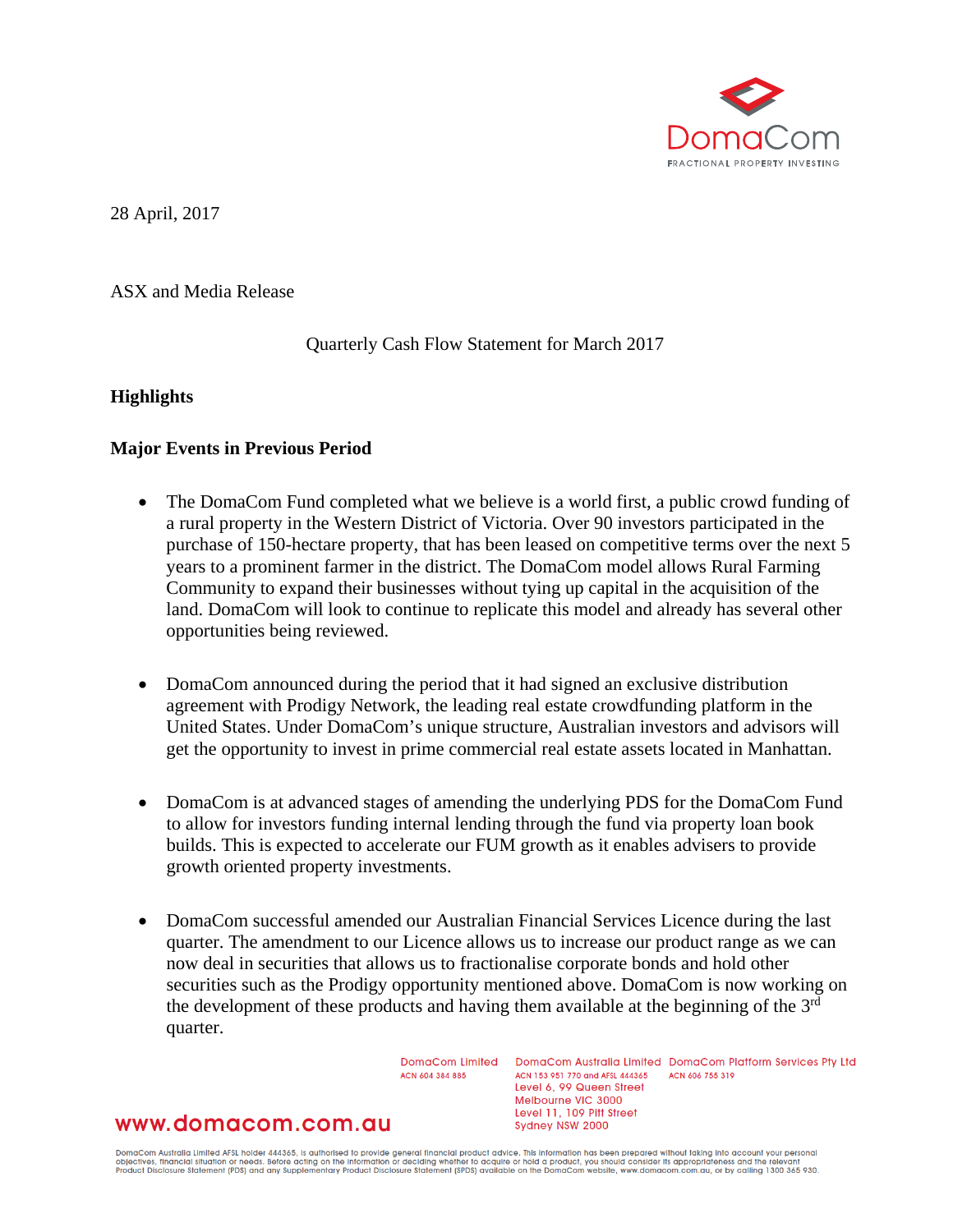# **Current Major Initiatives**

The major ongoing focus of the company is to increase the Funds Under Management by:

- Working to engage the dealer groups who have approved the DomaCom Fund and not yet used our product so that we can increase the number of advisers who are doing business with us.
- DomaCom has lodged the product documentation and ASIC Relief modification application with ASIC for our upcoming Equity Release product and we are hopeful of a conclusion of this process during this quarter with the product being released to market during the latter half of the year. DomaCom expects that this product will play a key role in funding the retirement of the baby boomer cohort that is asset rich and cash poor.
- Finalising preparations to commence Federal Court proceedings to confirm the treatment of the DomaCom Fund within the Superannuation Industry (Supervision) Act 1993 (SIS Act) and what, if any, restrictions may exist on who the tenant can be on properties owned by sub-funds where SMSFs are unit holders. DomaCom believes that, subject to receiving confirmation from the Federal Court, this will allow related parties to rent properties that the related SMSF has an interest in through a DomaCom sub-fund and this will position the DomaCom fund as an exciting solution to the current housing affordability issue.

# **Financial**

# **DomaCom Limited**

• The Company had a cash balance of \$4.1 million as at 31 March, 2017, a net cash outflow of \$1.5 million occurred for the quarter, \$1.1 million related to operating activity and \$0.4 million was in relation to investment activity. In prior years DomaCom received ATO R&D rebates of \$1.1 million for FY2015 and \$1.3 million for FY2016. We expect to receive an equivalent rebate for FY2017 during the quarter ending 30 September 2017. Applying the same methodology used in prior years we estimate the rebate will be in the order of \$1 million. This is an estimate only and the actual amount received may be more or less. As DomaCom is nearing completion of the legal product development and federal court determination, the cost base is expected to reduce during the September 2017 quarter.

# **DomaCom Fund**

• The DomaCom Fund's assets under management increased from \$22.6 million as at 31 December 2017 to \$22.9 million as 31 March 2017. DomaCom Limited derives fee revenue based on the assets under management in the DomaCom Fund. DomaCom has completed a number of book builds where the initial deposits have been received and the balance is waiting for settlement to occur or where we are waiting for debt to be added – these would add approximately \$4.5 million to FUM. DomaCom has also received commitment from DFS Portfolio solutions for an initial allocation for around \$25 million into the DomaCom Fund over the next 3-6 months.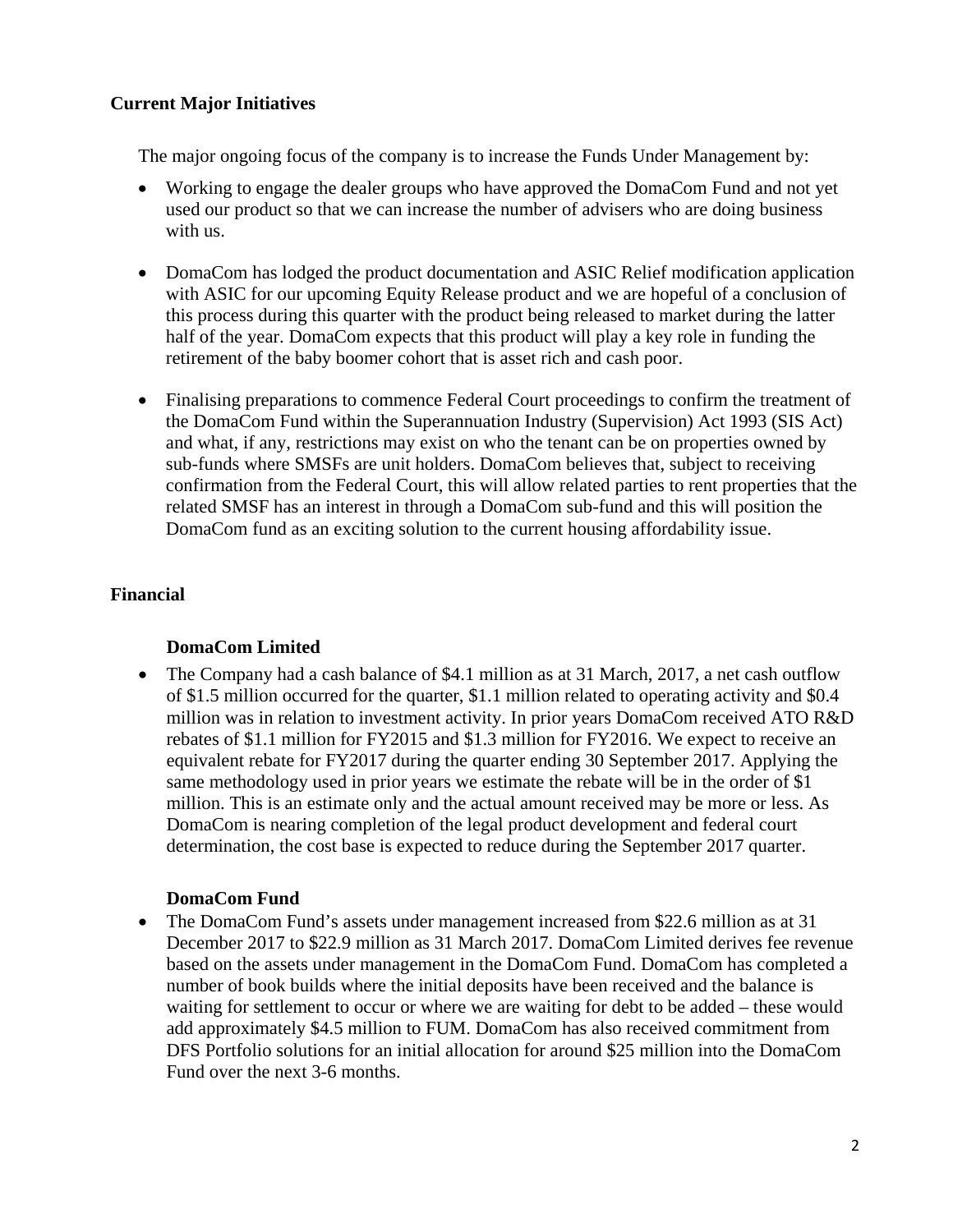• The DomaCom Fund as at 31 March 2017, held \$12.4 million in cash (31 December 2016) \$17.9 m) and \$10.5 million (31 December 2016 \$4.7m) across 37 Property sub-funds each representing a single property asset (31 December 2016 24 Property sub-funds).

# **About the DomaCom Fund**

- The DomaCom Fund is a registered managed investment scheme which is designed to simulate investment in direct property. DomaCom fund allows investors to hold a part or a fractional interest in property rather than owning the whole property. The underlying property is held in a sub-fund of the managed investment scheme.
- The DomaCom Fund enables Self-Managed Super Funds and other retail investors access to investment opportunities in property that otherwise may not be available to them. An investor can select a property listed on the DomaCom platform and initiate a book build for the purchase of that property. Provided that sufficient capital is raised and the property is successfully purchased, each investor who invests in that specific property will be issued units in the sub-fund which acquires and holds the underlying property.

An Appendix 4C accompanies this announcement.

For and on behalf of the Board of DomaCom Limited.

Arthur Naoumidis CEO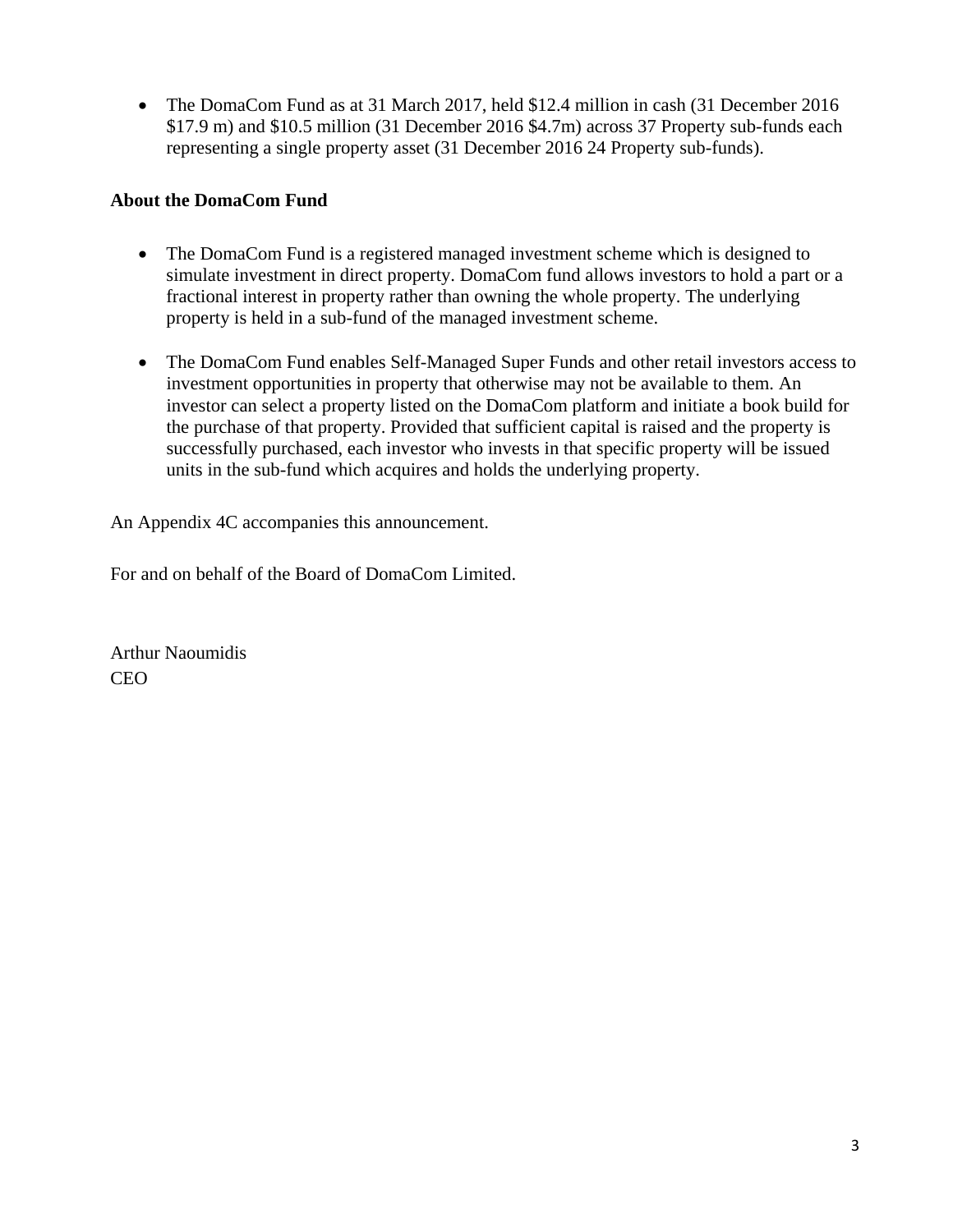*+Rule 4.7B*

# **Appendix 4C**

# **Quarterly report for entities subject to Listing Rule 4.7B**

Introduced 31/03/00 Amended 30/09/01, 24/10/05, 17/12/10, 01/09/16

## **Name of entity**

DomaCom Limited (ASX Code: DCL)

**ABN Quarter ended ("current quarter")**

69 604 384 885 31 March 2017

| <b>Consolidated statement of cash flows</b> |                                                     | <b>Current quarter</b><br>\$A'000 | Year to date<br>(9 months)<br>\$A'000 |
|---------------------------------------------|-----------------------------------------------------|-----------------------------------|---------------------------------------|
| 1.                                          | Cash flows from operating activities                |                                   |                                       |
| 1.1                                         | Receipts from customers                             | 25                                | 49                                    |
| 1.2                                         | Payments for                                        |                                   |                                       |
|                                             | research and development<br>(a)                     |                                   |                                       |
|                                             | (b)<br>product manufacturing and operating<br>costs | (64)                              | (181)                                 |
|                                             | advertising and marketing<br>(c)                    | (159)                             | (553)                                 |
|                                             | leased assets<br>(d)                                |                                   |                                       |
|                                             | staff costs<br>(e)                                  | (505)                             | (1,918)                               |
|                                             | (f)<br>administration and corporate costs           | (440)                             | (1, 330)                              |
| 1.3                                         | Dividends received (see note 3)                     |                                   |                                       |
| 1.4                                         | Interest received                                   | 16                                | 45                                    |
| 1.5                                         | Interest and other costs of finance paid            | (4)                               | (79)                                  |
| 1.6                                         | Income taxes paid                                   |                                   |                                       |
| 1.7                                         | Government grants and tax incentives                |                                   | 1,277                                 |
| 1.8                                         | Other (provide details if material)                 |                                   |                                       |
| 1.9                                         | Net cash from / (used in) operating<br>activities   | (1, 131)                          | (2,690)                               |

|    | Cash flows from investing activities |    |  |
|----|--------------------------------------|----|--|
| 21 | Payments to acquire:                 |    |  |
|    | property, plant and equipment<br>(a) | 28 |  |
|    | businesses (see item 10)<br>(b)      |    |  |
|    | investments<br>(C)                   |    |  |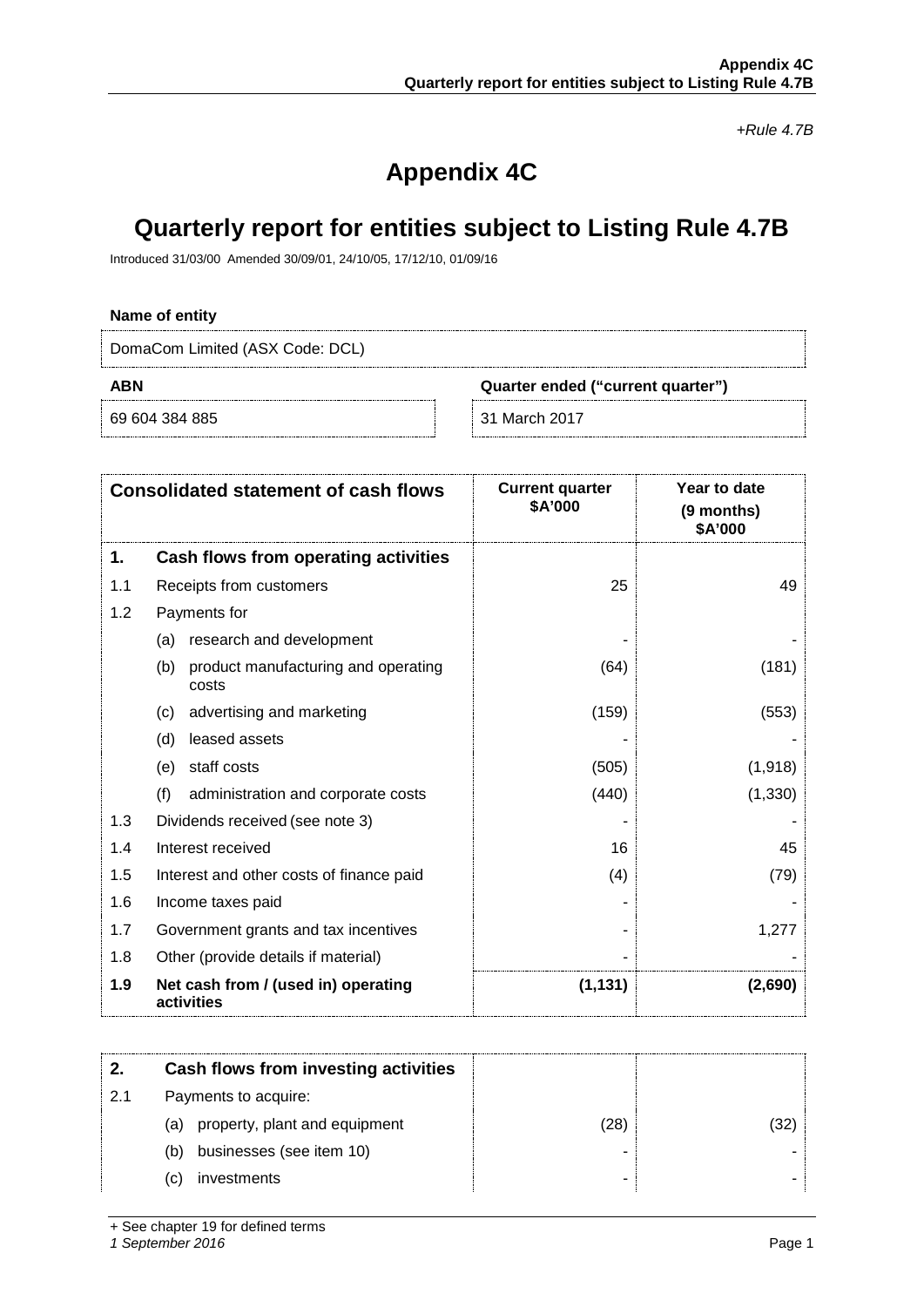|                  | <b>Consolidated statement of cash flows</b>                                     | <b>Current quarter</b><br>\$A'000 | Year to date<br>(9 months)<br>\$A'000 |
|------------------|---------------------------------------------------------------------------------|-----------------------------------|---------------------------------------|
|                  | (d)<br>intellectual property                                                    |                                   |                                       |
|                  | other non-current assets (payments for<br>(e)<br>capitalised development costs) | (373)                             | (1, 136)                              |
| $2.2\phantom{0}$ | Proceeds from disposal of:                                                      |                                   |                                       |
|                  | property, plant and equipment<br>(a)                                            |                                   |                                       |
|                  | businesses (see item 10)<br>(b)                                                 |                                   |                                       |
|                  | investments<br>(c)                                                              |                                   |                                       |
|                  | (d)<br>intellectual property                                                    |                                   |                                       |
|                  | other non-current assets<br>(e)                                                 |                                   |                                       |
| 2.3              | Cash flows from loans to other entities                                         |                                   |                                       |
| 2.4              | Dividends received (see note 3)                                                 |                                   |                                       |
| 2.5              | Other (provide details if material)                                             |                                   |                                       |
| 2.6              | Net cash from / (used in) investing<br>activities                               | (401)                             | (1, 168)                              |

| 3.   | Cash flows from financing activities                                           |       |
|------|--------------------------------------------------------------------------------|-------|
| 3.1  | Proceeds from issues of shares                                                 | 7,261 |
| 3.2  | Proceeds from issue of convertible notes                                       |       |
| 3.3  | Proceeds from exercise of share options                                        |       |
| 3.4  | Transaction costs related to issues of<br>shares, convertible notes or options | (981) |
| 3.5  | Proceeds from borrowings                                                       | 700   |
| 3.6  | Repayment of borrowings                                                        | (700) |
| 3.7  | Transaction costs related to loans and<br>borrowings                           |       |
| 3.8  | Dividends paid                                                                 |       |
| 3.9  | Other (provide details if material)                                            |       |
| 3.10 | Net cash from / (used in) financing<br>activities                              | 6,280 |

| 4.  | Net increase / (decrease) in cash and<br>cash equivalents for the period |          |         |
|-----|--------------------------------------------------------------------------|----------|---------|
| 4.1 | Cash and cash equivalents at beginning of<br>quarter/year to date        | 5,694    | 1.746   |
| 4.2 | Net cash from / (used in) operating<br>activities (item 1.9 above)       | (1, 131) | (2,690) |
| 4.3 | Net cash from / (used in) investing activities<br>(item 2.6 above)       | (401     | 1.168   |
| 4.4 | Net cash from / (used in) financing activities<br>item 3.10 above)       |          | 6.280   |

+ See chapter 19 for defined terms

*1 September 2016* Page 2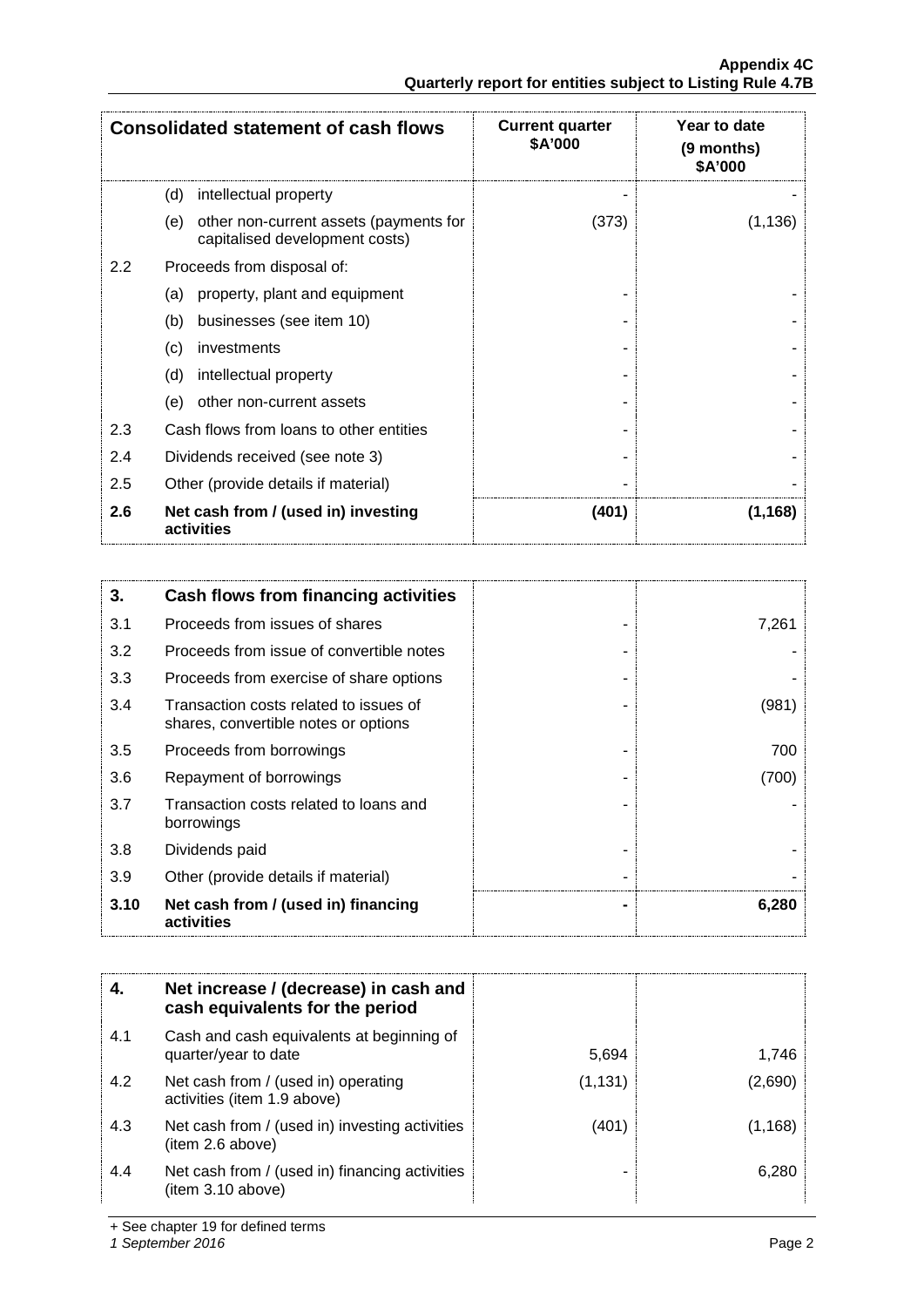-

|     | <b>Consolidated statement of cash flows</b>          | <b>Current quarter</b><br>\$A'000 | Year to date<br>(9 months)<br>\$A'000 |
|-----|------------------------------------------------------|-----------------------------------|---------------------------------------|
| 4.5 | Effect of movement in exchange rates on<br>cash held |                                   |                                       |
| 4.6 | Cash and cash equivalents at end of<br>quarter       | 4.161                             |                                       |

| 5   | Reconciliation of cash and cash<br>equivalents<br>at the end of the quarter (as shown in the<br>consolidated statement of cash flows) to the<br>related items in the accounts | <b>Current quarter</b><br>\$A'000 | <b>Previous quarter</b><br>\$A'000 |
|-----|-------------------------------------------------------------------------------------------------------------------------------------------------------------------------------|-----------------------------------|------------------------------------|
| 5.1 | <b>Bank balances</b>                                                                                                                                                          | 4.161                             | 5.694                              |
| 5.2 | Call deposits                                                                                                                                                                 |                                   |                                    |
| 5.3 | <b>Bank overdrafts</b>                                                                                                                                                        |                                   |                                    |
| 5.4 | Other (provide details)                                                                                                                                                       |                                   |                                    |
| 5.5 | Cash and cash equivalents at end of<br>quarter (should equal item 4.6 above)                                                                                                  | 4.161                             | 5.694                              |

## **6.** Payments to directors of the entity and their associates

- 6.1 Aggregate amount of payments to these parties included in item 1.2
- 6.2 Aggregate amount of cash flow from loans to these parties included in item 2.3
- 6.3 Include below any explanation necessary to understand the transactions included in items 6.1 and 6.2

Payment of remuneration to executive and non-executive directors and their related parties.

- **7. Payments to related entities of the entity and their associates**
- 7.1 Aggregate amount of payments to these parties included in item 1.2
- 7.2 Aggregate amount of cash flow from loans to these parties included in item 2.3
- 7.3 Include below any explanation necessary to understand the transactions included in items 7.1 and 7.2

| <b>Current quarter</b><br>\$A'000 |  |
|-----------------------------------|--|
|                                   |  |
|                                   |  |

| <b>Current quarter</b><br><b>\$A'000</b> |       |
|------------------------------------------|-------|
|                                          | (164) |
|                                          |       |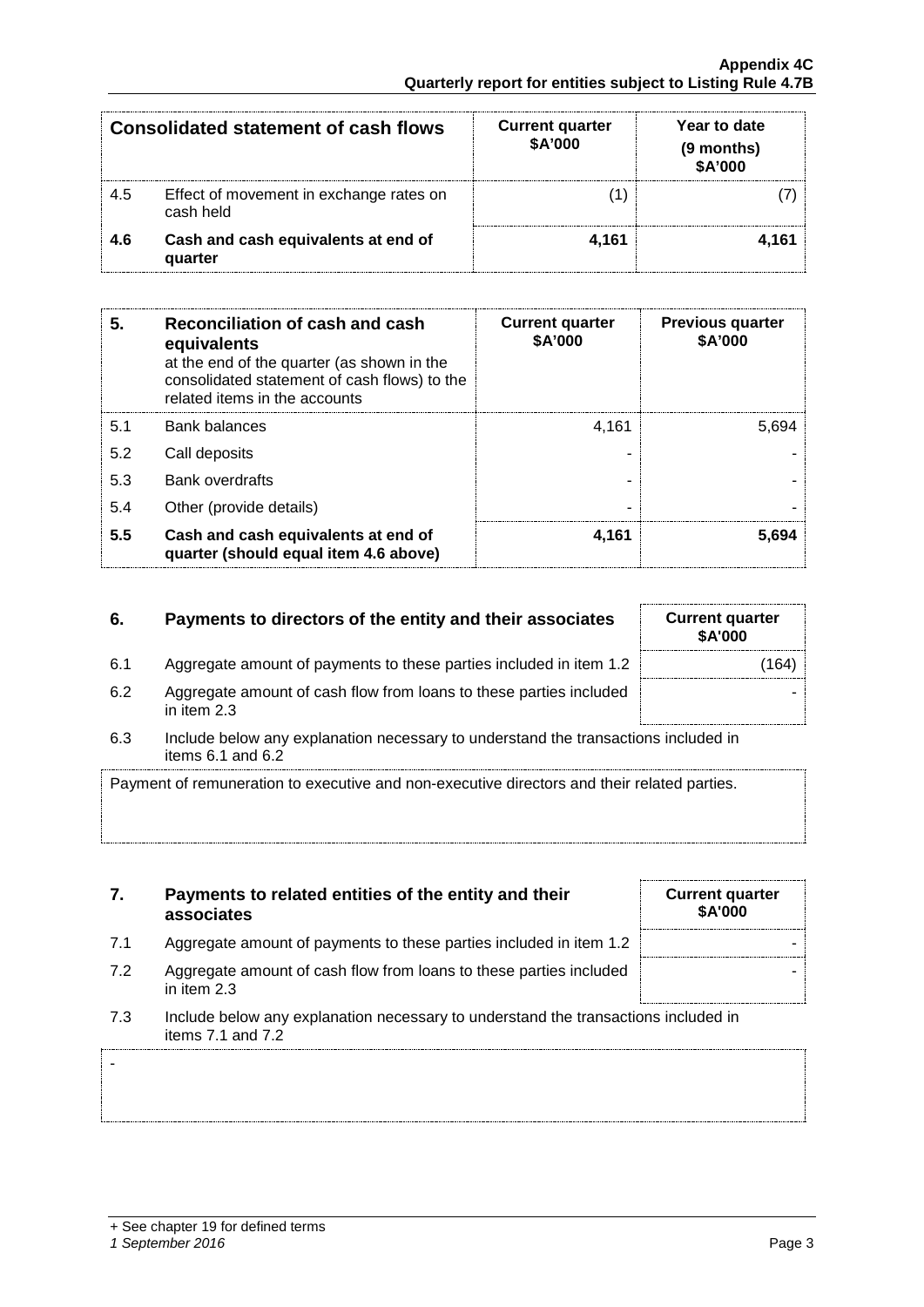| 8. | <b>Financing facilities available</b> |
|----|---------------------------------------|
|    | Add notes as necessary for an         |
|    | understanding of the position         |

8.1 Loan facilities

-

- 8.2 Credit standby arrangements
- 8.3 Other (please specify)

| <b>Total facility amount</b><br>at quarter end<br>\$A'000 | Amount drawn at<br>quarter end<br>\$A'000 |
|-----------------------------------------------------------|-------------------------------------------|
|                                                           |                                           |
|                                                           |                                           |
|                                                           |                                           |

8.4 Include below a description of each facility above, including the lender, interest rate and whether it is secured or unsecured. If any additional facilities have been entered into or are proposed to be entered into after quarter end, include details of those facilities as well.

| 9.  | <b>Estimated cash outflows for next quarter</b>    | <b>\$A'000</b> |
|-----|----------------------------------------------------|----------------|
| 9.1 | Research and development                           |                |
| 9.2 | Product manufacturing and operating costs          | 95             |
| 9.3 | Advertising and marketing                          | 116.           |
| 9.4 | Leased assets                                      |                |
| 9.5 | Staff costs                                        | 506            |
| 9.6 | Administration and corporate costs                 | 376            |
| 9.7 | Other (payments for capitalised development costs) | 332            |
| 9.8 | <b>Total estimated cash outflows</b>               |                |

| 10.  | Acquisitions and disposals of<br>business entities<br>(items $2.1(b)$ and $2.2(b)$ above) | <b>Acquisitions</b> | <b>Disposals</b> |
|------|-------------------------------------------------------------------------------------------|---------------------|------------------|
| 10.1 | Name of entity                                                                            |                     |                  |
| 10.2 | Place of incorporation or<br>registration                                                 |                     |                  |
| 10.3 | Consideration for acquisition or<br>disposal                                              |                     |                  |
| 10.4 | Total net assets                                                                          |                     |                  |
| 1በ 5 | Nature of business                                                                        |                     |                  |